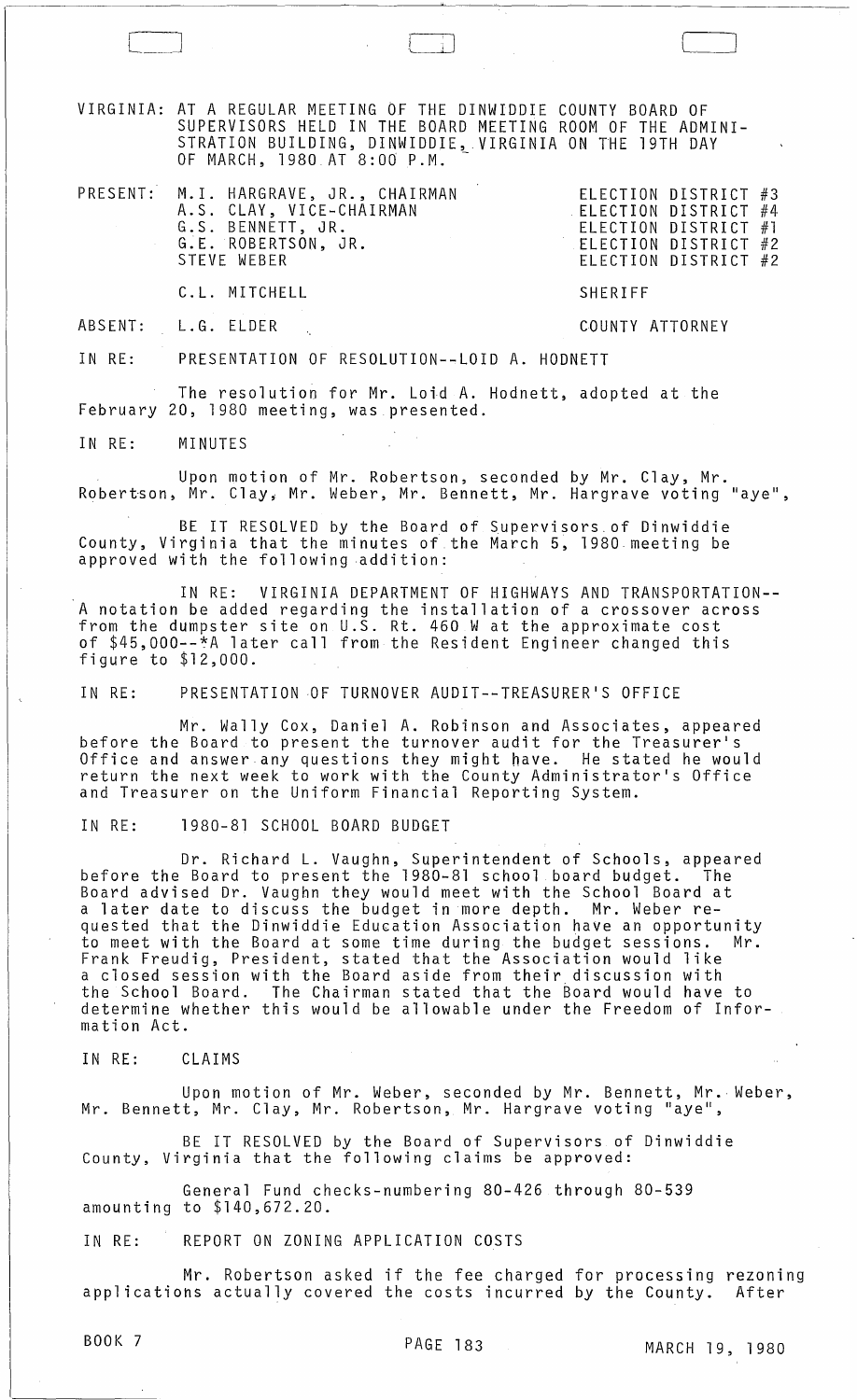a brief discussion, the Director of Planning was instructed to make a report on the fees charged and the costs incurred at the next meeting.

IN RE: DISCUSSION OF LEASH LAW ORDINANCE

Upon motion of Mr. Weber, seconded by Mr. Bennett, Mr. Weber, Mr. Bennett, Mr. Clay, Mr. Robertson, Mr. Hargrave voting "aye", the following resolution was adopted:

WHEREAS, at their March 5, 1980 meeting, the Board of Supervisors instructed the County Attorney to draft a leash law ordinance for R-l, R-1A, and R-2 zoned areas of the County; and

WHEREAS, after reviewing the ordinance, it is the desire of the Board, if legally possible, to further limit the area of enforcement by certain boundaries within Election District 2;

NOW THEREFORE BE IT RESOLVED by the Board of Supervisors of Dinwiddie County, Virginia that the ordinance be referred to the County Attorney to determine if certain boundaries within Election District 2 are allowable within the leash law ordinance; and

BE IT FURTHER RESOLVED by the Board of Supervisors of Dinwiddie County, Virginia that the revised ordinance be reconsidered for advertisement for a public hearing at the mid May meeting.

### IN RE: VEPCO CONTRACT

The County Administrator presented the new Agreement for the purchase of electric service by counties of the Commonwealth of Virginia from the Virginia Electric and Power Company for a period<br>of three years from July 1, 1979 through June 30, 1982.

Upon motion of Mr. Robertson, seconded by Mr. Clay, Mr. Robertson, Mr. Clay, Mr. Bennett, Mr. Weber, Mr. Hargrave voting "aye",

BE IT RESOLVED by the Board of Supervisors of Dinwiddie County, Virginia that the Chairman be authorized to sign the Agreement for the purchase of electric service by Counties of the Commonwealth of Virginia from the Virginia Electric and Power Company term effective July 1, 1979 through June 30, 1982.

#### IN RE: AIRPORT INDUSTRIAL ACCESS ROAD

Upon motion of Mr. Robertson, seconded by Mr. Bennett, Mr. Robertson, Mr. Bennett, Mr. Clay, Mr. Weber, Mr. Hargrave voting<br>"aye", the Chairman was authorized to sign the deed conveying from the City of Petersburg and the County of Dinwiddie to the Commonwealth of Virginia (Virginia Department of Highways and Transportation) a right-of-way for an Industrial Access Road from Rt. 460 to the Industrial site of ESE, Inc.

#### IN RE: BANK FRANCHISE TAX--ORDINANCE REVISION

Upon motion of Mr. Clay, seconded by Mr. Weber, Mr. Clay, Mr. Weber, Mr. Robertson, Mr. Bennett, Mr. Hargrave voting "aye", the County Attorney was instructed to prepare an ordinance amending the present County Code to accommodate the new regulations contained in the Bank Franchise Tax due to House Bill 994 passed by the 1980 General Assembly.

#### IN RE: ROAD BONDING

 $\sim$   $\alpha$ 

 $\sim$ 

The Director of Planning asked if the Board was prepared to give any guidance or take action on the road bonding procedures<br>presented at the previous meeting.

The Board advised Mr. Scheid that they would like additional time to study the proposals and instructed the County Administrator to place the item on the April 2, 1980 agenda.

 $\sim 10^{-11}$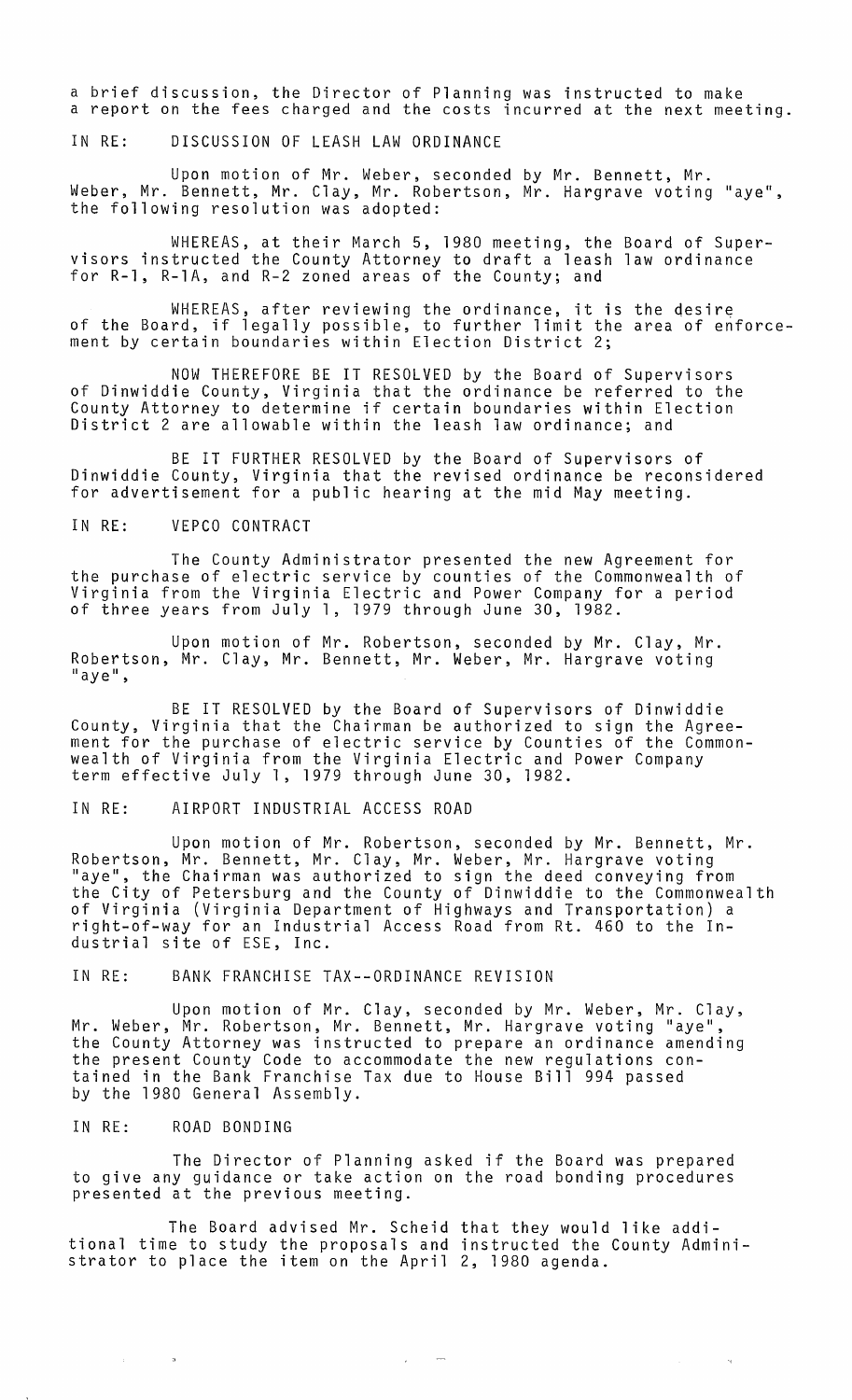## IN RE: ADJOURNMENT

 $\sim$ 

Upon motion of Mr. Clay, seconded by Mr. Robertson, Mr. Clay, Mr. Robertson, Mr. Weber, Mr. Bennett, Mr. Hargrave *voting*  "aye", the meeting adjourned at 8:50 P.M.

LJ <sup>l</sup>

ATTEST: //////X////////<br>E.\KNOTT

WWA HOURAN

'---\_1